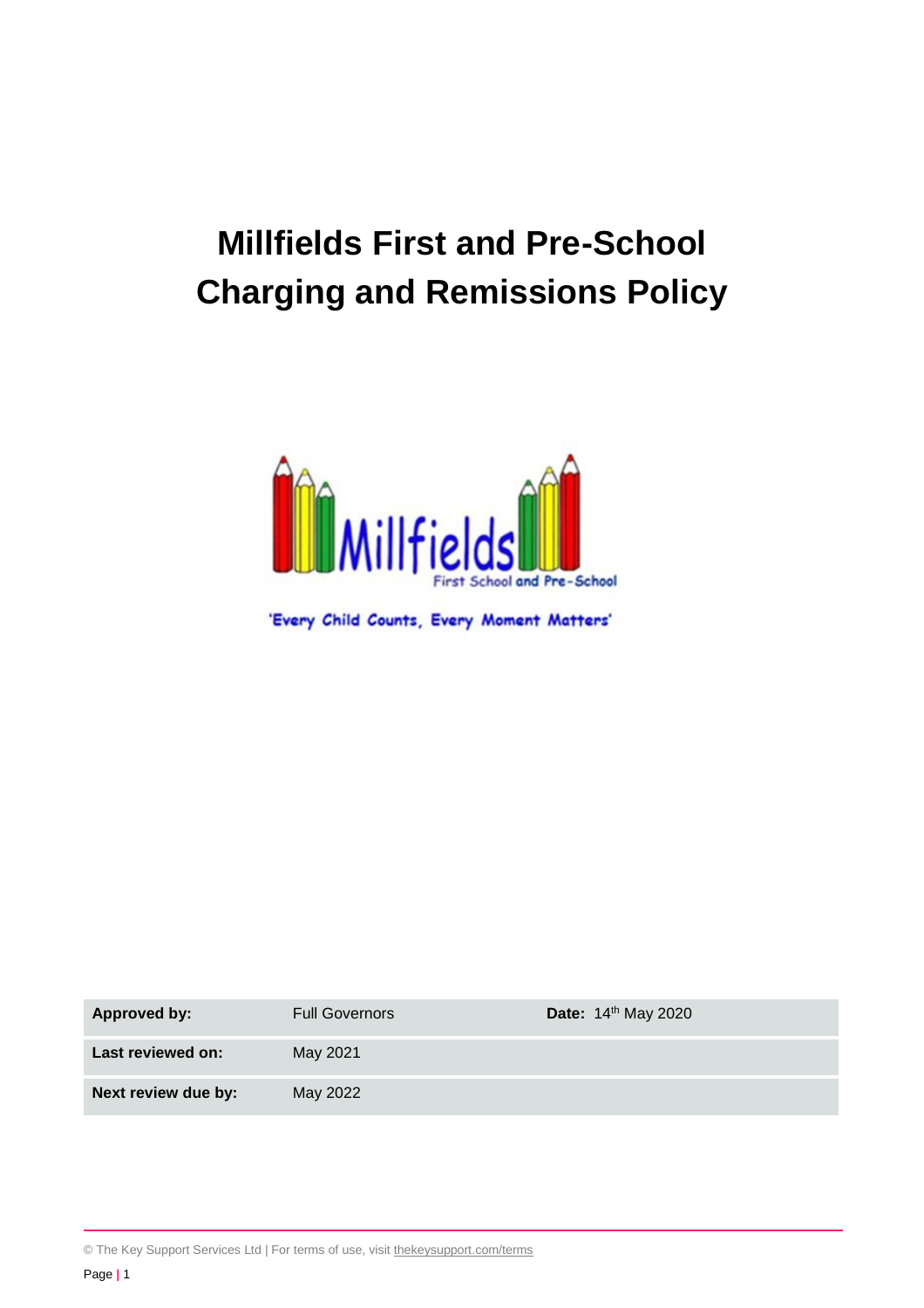# **Contents**

## <span id="page-1-0"></span>**1. Aims**

Our school aims to:

- Have robust, clear processes in place for charging and remissions
- Clearly set out the types of activity that can be charged for and when charges will be made

# <span id="page-1-1"></span>**2. Legislation and guidance**

This policy is based on advice from the Department for Education (DfE) on [charging for school activities](https://www.gov.uk/government/publications/charging-for-school-activities) and [the Education Act 1996,](http://www.legislation.gov.uk/ukpga/1996/56/part/VI/chapter/III) sections 449-462 of which set out the law on charging for school activities in England.

## <span id="page-1-2"></span>**3. Definitions**

- **Charge**: a fee payable for specifically defined activities
- **Remission**: the cancellation of a charge which would normally be payable

# <span id="page-1-3"></span>**4. Roles and responsibilities**

#### **4.1 The governing board**

The governing board has overall responsibility for approving the charging and remissions policy, but can delegate this to a committee, an individual governor or the headteacher.

The governing board also has overall responsibility for monitoring the implementation of this policy.

Monitoring the implementation of this policy has been delegated to the finance committee.

#### **4.2 Headteachers**

The headteacher is responsible for ensuring staff are familiar with the charging and remissions policy, and that it is being applied consistently.

<sup>©</sup> The Key Support Services Ltd | [thekeysupport.com/terms](https://thekeysupport.com/terms-of-use)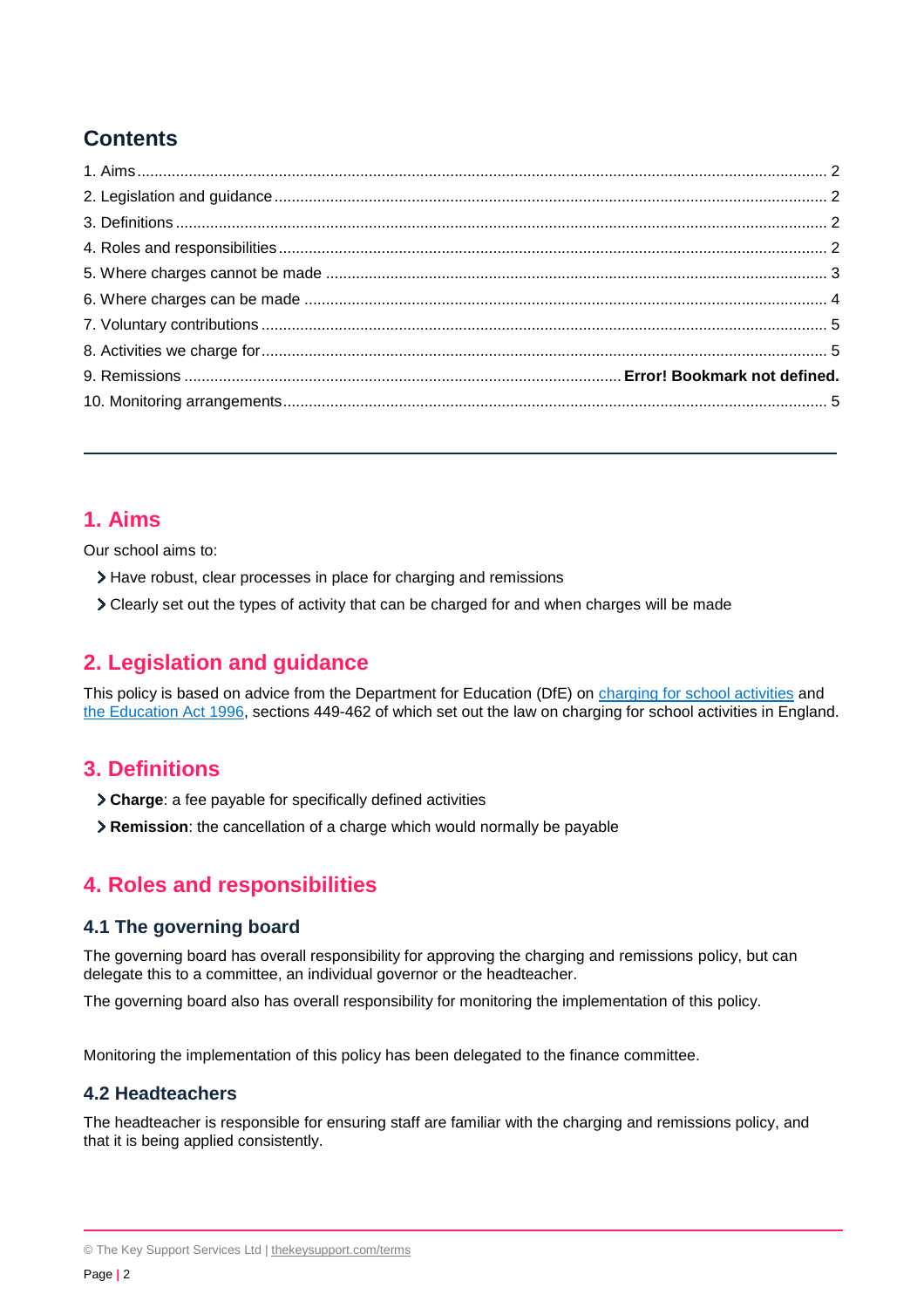#### **4.3 Staff**

Staff are responsible for:

- Implementing the charging and remissions policy consistently
- Notifying the headteacher of any specific circumstances which they are unsure about or where they are not certain if the policy applies

The school will provide staff with appropriate training in relation to this policy and its implementation.

#### **4.4 Parents**

Parents are expected to notify staff or the headteacher of any concerns or queries regarding the charging and remissions policy.

## <span id="page-2-0"></span>**5. Where charges cannot be made**

Below we set out what we **cannot** charge for but may ask for a voluntary contribution towards.

Governors have stipulated that we need to reach 92% of contributions towards a trip before it can go ahead.

#### **5.1 Education**

- > Admission applications
- Education provided during school hours (including the supply of any materials, books, instruments or other equipment)
- Education provided outside school hours if it is part of:
	- The national curriculum
	- A syllabus for a prescribed public examination that the pupil is being prepared for at the school
	- Religious education
- Instrumental or vocal tuition, for pupils learning individually or in groups, unless the tuition is provided at the request of the pupil's parent
- Entry for a prescribed public examination if the pupil has been prepared for it at the school
- Examination re-sit(s) if the pupil is being prepared for the re-sit(s) at the school

#### **5.2 Transport**

- Transporting registered pupils to or from the school premises, where the local authority has a statutory obligation to provide transport
- Transporting registered pupils to other premises where the governing board or local authority has arranged for pupils to be educated
- Transport that enables a pupil to meet an examination requirement when he or she has been prepared for that examination at the school
- > Transport provided in connection with an educational visit

#### **5.3 Residential visits**

- Education provided on any visit that takes place during school hours
- Education provided on any visit that takes place outside school hours if it is part of:
	- The national curriculum
	- A syllabus for a prescribed public examination that the pupil is being prepared for at the school

<sup>©</sup> The Key Support Services Ltd | [thekeysupport.com/terms](https://thekeysupport.com/terms-of-use)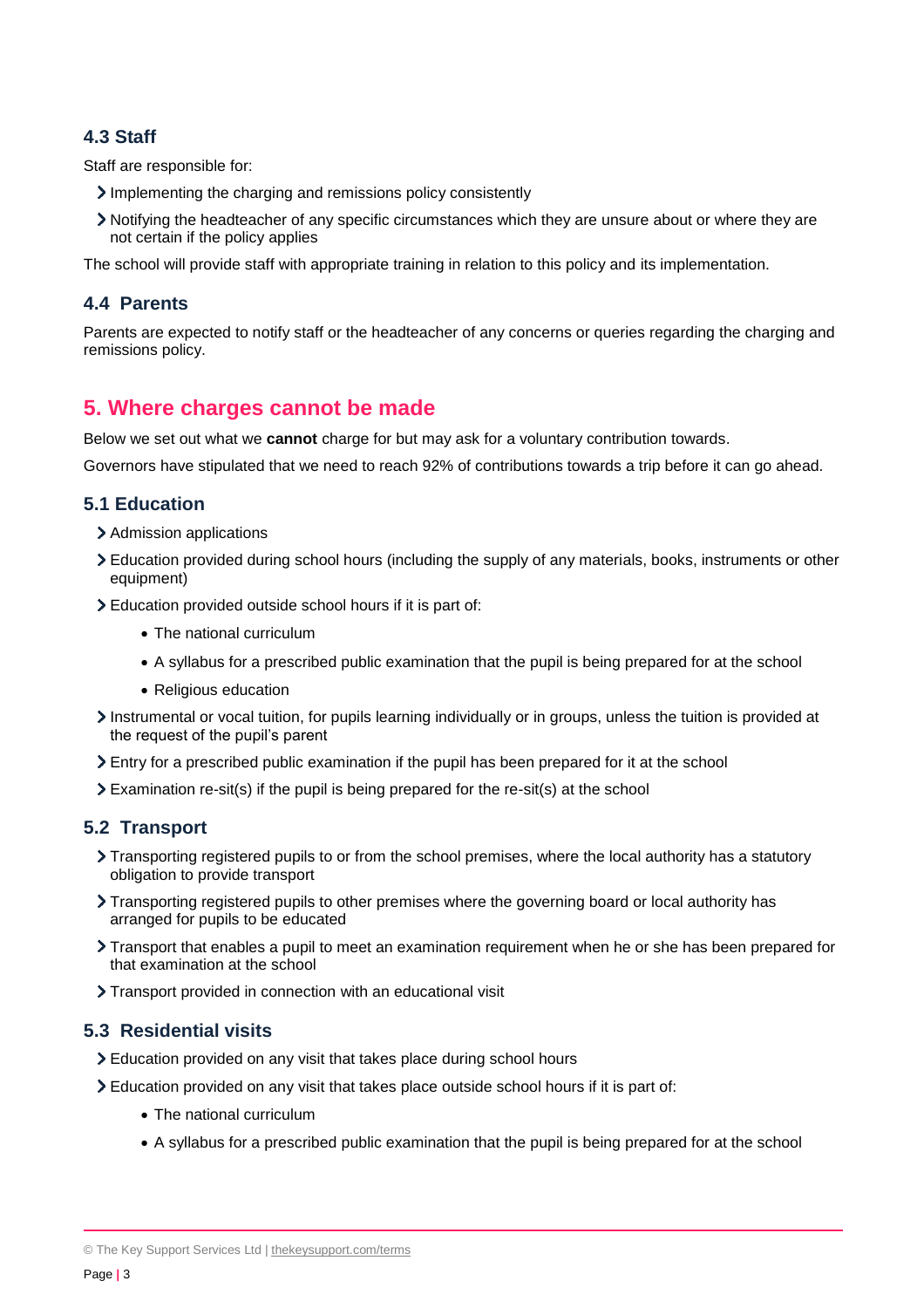- Religious education
- Supply teachers to cover for those teachers who are absent from school accompanying pupils on a residential visit

## <span id="page-3-0"></span>**6. Where charges can be made**

Below we set out what we **can** charge for:

#### **6.1 Education**

- Any materials, books, instruments or equipment, where the child's parent wishes him or her to own them
- Optional extras (see below)
- Music and vocal tuition, in limited circumstances
- Certain early years provision
- Community facilities

#### **6.2 Optional extras**

We are able to charge for activities known as 'optional extras'. In these cases, schools can charge for providing materials, books, instruments or equipment. The following are optional extras:

Education provided outside of school time that is not part of:

- The national curriculum
- A syllabus for a prescribed public examination that the pupil is being prepared for at the school
- Religious education
- Examination entry fee(s) if the registered pupil has not been prepared for the examination(s) at the school
- Transport (other than transport that is required to take the pupil to school or to other premises where the local authority or governing board has arranged for the pupil to be provided with education)
- Board and lodging for a pupil on a residential visit
- Extended day services offered to pupils (such as breakfast clubs, after-school clubs, tea and supervised homework sessions)

When calculating the cost of optional extras, an amount may be included in relation to:

- Any materials, books, instruments or equipment provided in connection with the optional extra
- > The cost of buildings and accommodation
- > Non-teaching staff
- Teaching staff engaged under contracts for services purely to provide an optional extra (including supply teachers engaged specifically to provide the optional extra)
- The cost, or an appropriate proportion of the costs, for teaching staff employed to provide tuition in playing a musical instrument, or vocal tuition, where the tuition is an optional extra

Any charge made in respect of individual pupils will not be greater than the actual cost of providing the optional extra activity, divided equally by the number of pupils participating.

Any charge will not include an element of subsidy for any other pupils who wish to take part in the activity but whose parents are unwilling or unable to pay the full charge.

In cases where a small proportion of the activity takes place during school hours, the charge cannot include the cost of alternative provision for those pupils who do not wish to participate.

Parental agreement is necessary for the provision of an optional extra which is to be charged for.

<sup>©</sup> The Key Support Services Ltd | [thekeysupport.com/terms](https://thekeysupport.com/terms-of-use)